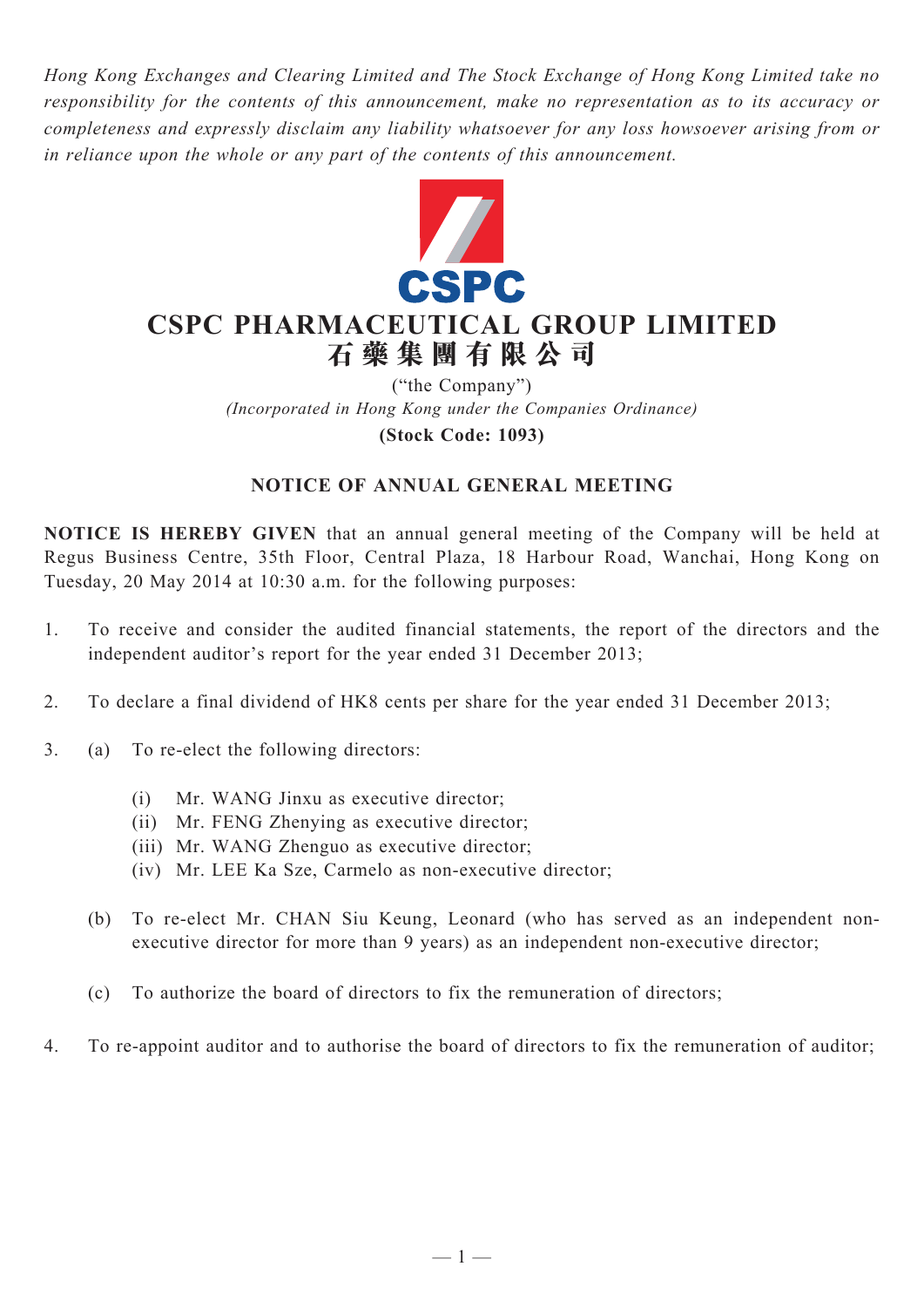5. As special business, to consider and, if thought fit, pass the following resolution as an ordinary resolution:

### "**THAT**:

- (a) subject to paragraph (b) below, the exercise by the directors of the Company during the Relevant Period (as hereinafter defined) of all the powers of the Company to buyback shares of the Company on The Stock Exchange of Hong Kong Limited ("Stock Exchange") or on any other stock exchange on which the securities of the Company may be listed and recognised by the Securities and Futures Commission and the Stock Exchange for this purpose, subject to and in accordance with all applicable laws and the requirements of the Rules Governing the Listing of Securities on the Stock Exchange or of any other stock exchange as amended from time to time, be and is hereby generally and unconditionally approved;
- (b) the aggregate number of shares of the Company which the directors of the Company are authorised to buy-back pursuant to the approval in paragraph (a) above shall not exceed 10% of the issued shares of the Company as at the date of this resolution, and the said approval shall be limited accordingly; and
- (c) for the purposes of this resolution,

"Relevant Period" means the period from the passing of this resolution until whichever is the earlier of:

- (i) the conclusion of the next annual general meeting of the Company;
- (ii) the expiration of the period within which the next annual general meeting of the Company is required by law or the articles of association of the Company to be held; and
- (iii) the date on which the authority set out in this resolution is revoked or varied by an ordinary resolution of the shareholders of the Company in general meeting."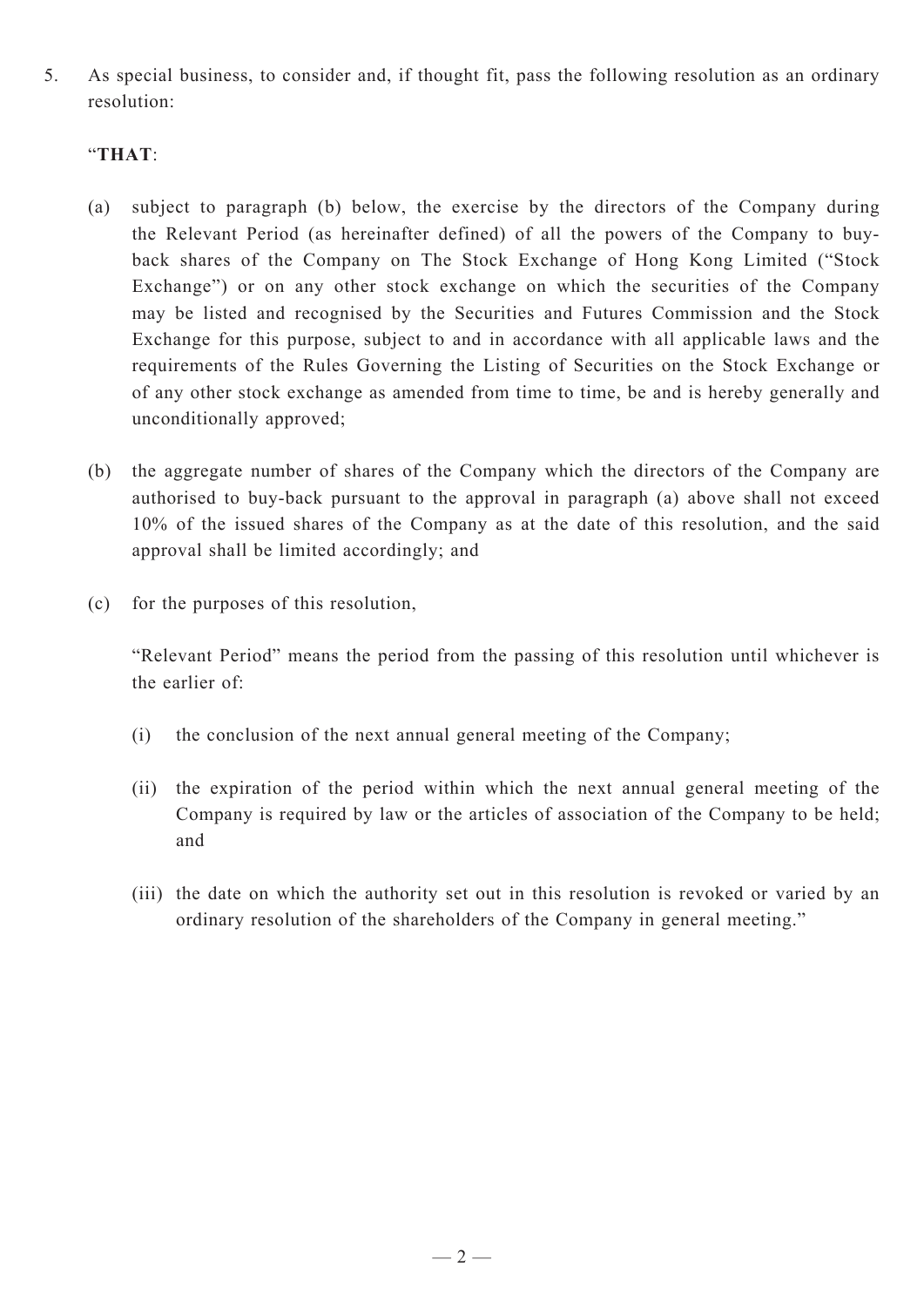6. As special business, to consider and, if thought fit, pass the following resolution as an ordinary resolution of the Company:

### "**THAT**:

- (a) subject to paragraph (c) below, the exercise by the directors of the Company during the Relevant Period (as hereinafter defined) of all the powers of the Company to allot, issue and deal with additional shares of the Company and to make or grant offers, agreements and options (including bonds, warrants and debentures convertible into shares of the Company) which would or might require the exercise of such power be and is hereby generally and unconditionally approved;
- (b) the approval in paragraph (a) above shall authorise the directors of the Company during the Relevant Period (as hereinafter defined) to make or grant offers, agreements and options (including bonds, warrants and debentures convertible into shares of the Company) which would or might require the exercise of such power after the end of the Relevant Period;
- (c) the aggregate number of shares allotted or agreed conditionally or unconditionally to be allotted (whether pursuant to an option or otherwise) and issued by the directors of the Company pursuant to the approval in paragraph (a) above, otherwise than pursuant to (i) a Rights Issue (as hereinafter defined); (ii) an issue of shares upon the exercise of rights of subscription or conversion under the terms of any warrants of the Company or any securities which are convertible into shares of the Company; (iii) an issue of shares as scrip dividends pursuant to the articles of association of the Company from time to time; shall not exceed 20% of the issued share capital of the Company as at the date of passing this resolution, and the said approval shall be limited accordingly; and
- (d) for the purpose of this resolution,

"Relevant Period" means the period from the passing of this resolution until whichever is the earlier of:

- (i) the conclusion of the next annual general meeting of the Company;
- (ii) the expiration of the period within which the next annual general meeting of the Company is required by law or the articles of association of the Company to be held; and
- (iii) the date on which the authority set out in this resolution is revoked or varied by an ordinary resolution of the shareholders of the Company in general meeting.

"Rights Issue" means an offer of shares (including bonds, warrants and debentures convertible into shares of the Company) open for a period fixed by the directors of the Company to the holders of shares of the Company on the register on a fixed record date in proportion to their then holdings of such shares as at that date (subject to such exclusions or other arrangements as the directors of the Company may deem necessary or expedient in relation to fractional entitlements or having regard to any restrictions or obligations under the laws of, or the requirements of any recognised regulatory body or any stock exchange in, any territory outside Hong Kong applicable to the Company)."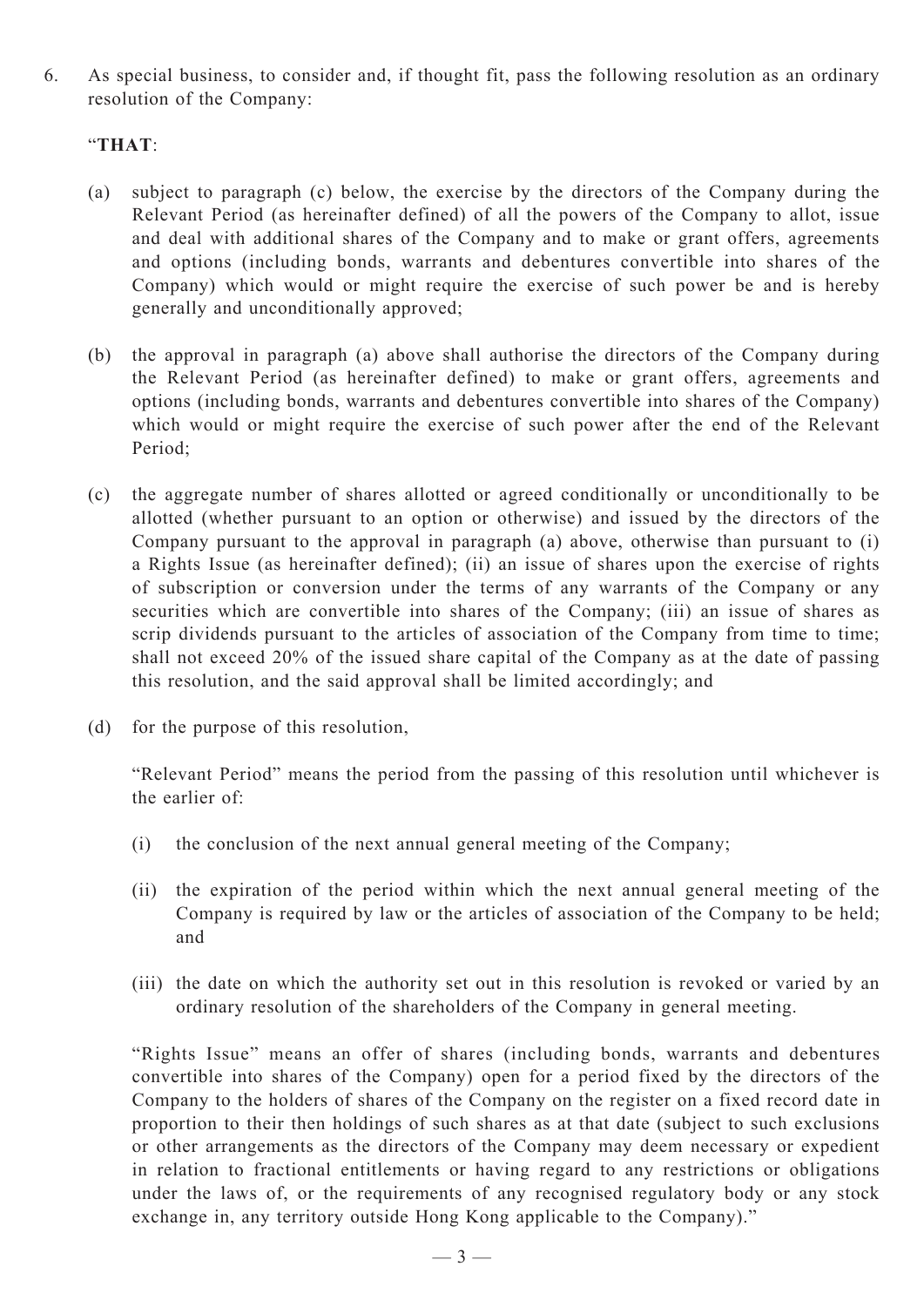7. As special business, to consider and, if thought fit, pass the following resolution as an ordinary resolution of the Company:

"**THAT** subject to the passing of the resolution nos. 5 and 6 set out in the notice convening the meeting, the general mandate granted to the directors of the Company to allot, issue and deal with additional shares pursuant to resolution no.6 set out in the notice convening this meeting be and is hereby extended by the addition thereto of an amount representing the aggregate number of the shares of the Company bought-back by the Company under the authority granted pursuant to resolution no.5 set out in the notice convening this meeting, provided that such amount of shares so bought-back shall not exceed 10% of the issued share of the Company as at the date of the said resolution."

> By Order of the Board **CSPC Pharmaceutical Group Limited CAI Dongchen** *Chairman*

Hong Kong, 10 April 2014